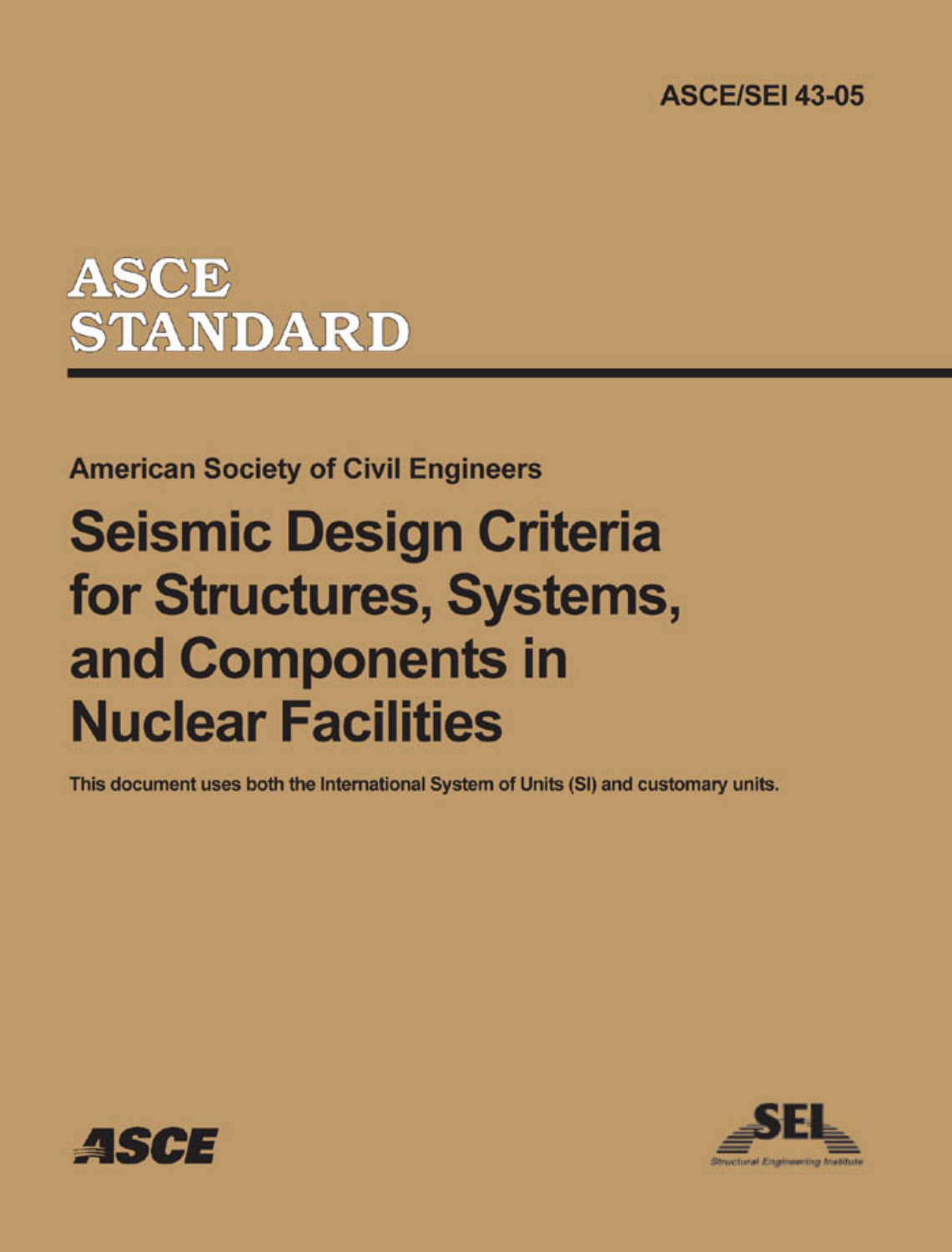**ASCE/SEI 43-05**

# **American Society of Civil Engineers**

# **Seismic Design Criteria for Structures, Systems, and Components in Nuclear Facilities**

**This document uses both the International System of Units (SI) and customary units.**

**Developed by Working Group for Seismic Design Criteria for Nuclear Facilities Dynamic Analysis of Nuclear Structures Subcommittee Nuclear Standards Committee**





**Published by the American Society of Civil Engineers**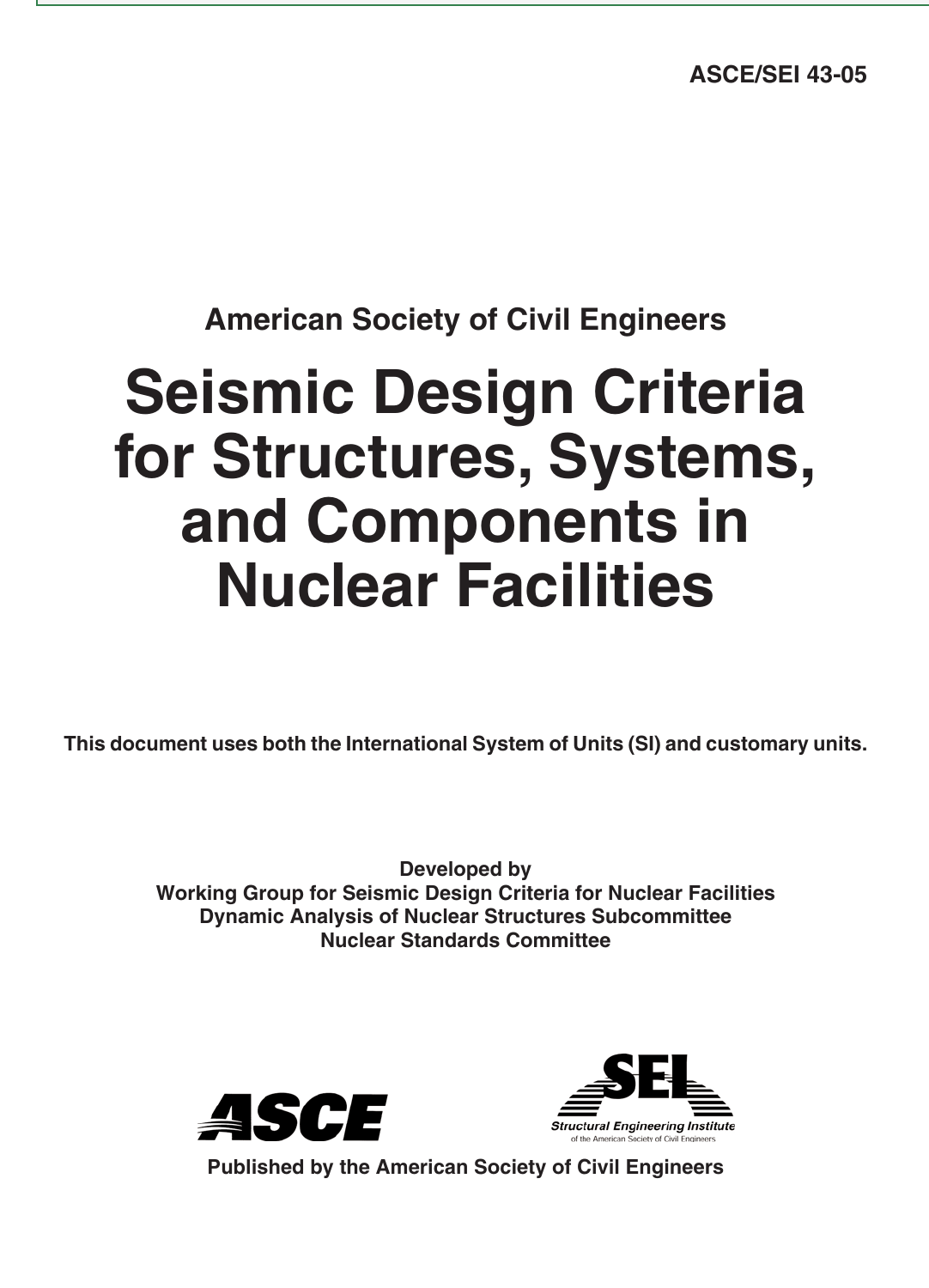Library of Congress Cataloging-in-Publication Data

Structural Engineering Institute. Working Group for Seismic Design Criteria for Nuclear Facilities.

Seismic design criteria for structures, systems, and components in nuclear facilities/developed by Working Group for Seismic Design Criteria for Nuclear Facilities, Dynamic Analysis of Nuclear Structures Subcommittee, Nuclear Standards Committee.

p. cm.

"This document uses both the International System of Units (SI) and customary units."

Includes bibliographical references and index. ISBN 0-7844-0762-2

1. Nuclear power plants—Earthquake effects. 2. Earthquake resistant design. I. Structural Engineering Institute. Dynamic Analysis of Nuclear Structures Subcommittee. II. Structural Engineering Institute. Nuclear Standards Committee. III. Title.

TK9152.163.S77 2005 621.48'32—dc22

2005005011

Published by American Society of Civil Engineers 1801 Alexander Bell Drive Reston, Virginia 20191 <www.pubs.asce.org>

Any statements expressed in these materials are those of the individual authors and do not necessarily represent the views of ASCE, which takes no responsibility for any statement made herein. No reference made in this publication to any specific method, product, process or service constitutes or implies an endorsement, recommendation, or warranty thereof by ASCE.

ASCE makes no representation or warranty of any kind, whether express or implied, concerning the accuracy, completeness, suitability, or utility of any information, apparatus, product, or process discussed in this publication, and assumes no liability therefore. This information should not be used without first securing competent advice with respect to its suitability for any general or specific application. Anyone utilizing this information assumes all liability arising from such use, including but not limited to infringement of any patent or patents.

ASCE and American Society of Civil Engineers—Registered in U.S. Patent and Trademark Office.

*Photocopies:* Authorization to photocopy material for internal or personal use under circumstances not falling within the fair use provisions of the Copyright Act is granted by ASCE to libraries and other users registered with the Copyright Clearance Center (CCC) Transactional Reporting Service, provided that the base fee of \$25.00 per article is paid directly to CCC, 222 Rosewood Drive, Danvers, MA 01923. The identification for this book is 0-7844- 0762-2/05/ \$25.00. Requests for special permission or bulk copying should be addressed to Permissions & Copyright Dept., ASCE.

Copyright © 2005 by the American Society of Civil Engineers. All Rights Reserved. Library of Congress Catalog Card No.: 2005005011 ISBN 0-7844-0762-2 Manufactured in the United States of America.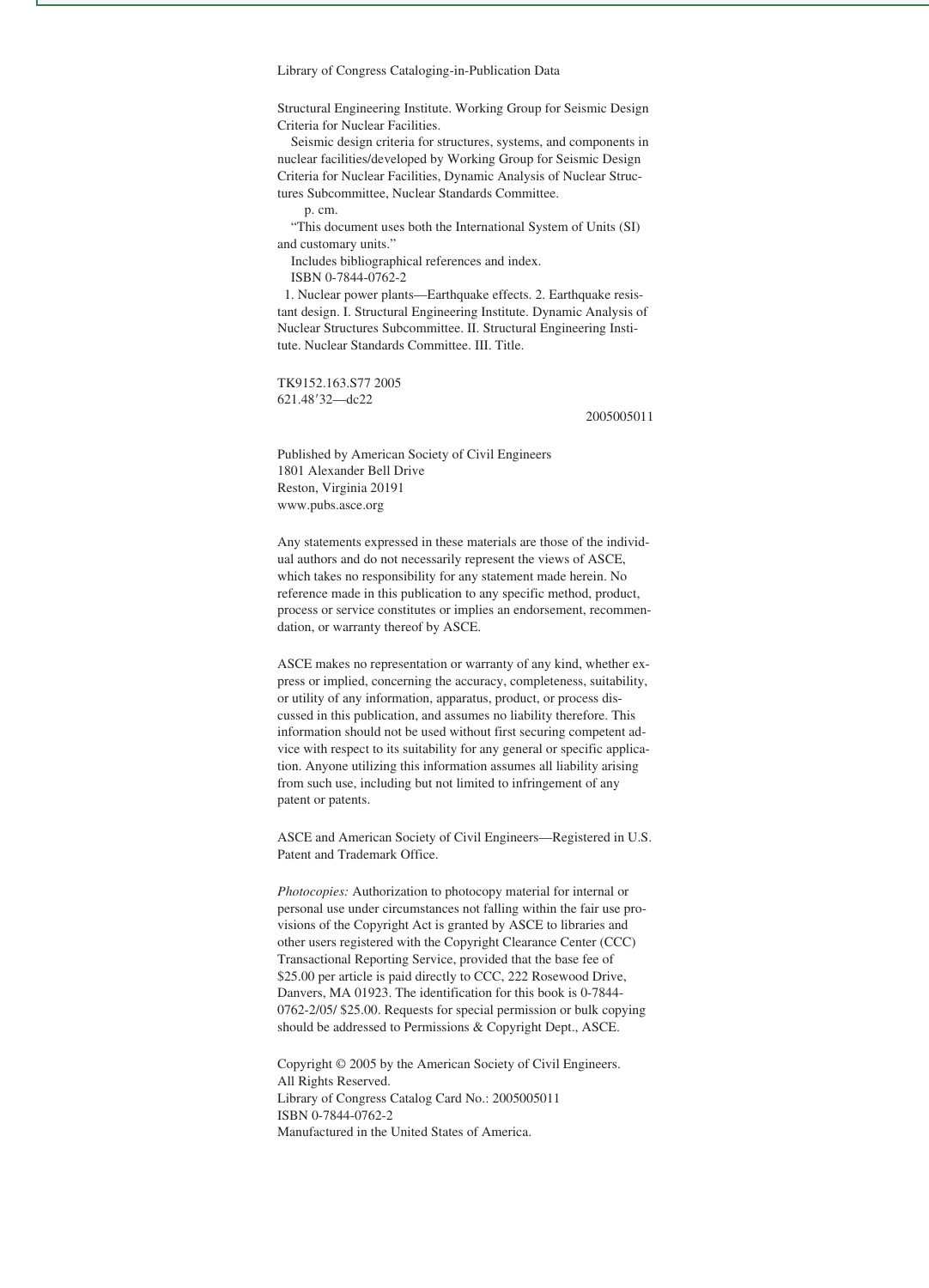# **STANDARDS**

In April 1980, the Board of Direction approved ASCE Rules for Standards Committees to govern the writing and maintenance of standards developed by the Society. All such standards are developed by a consensus standards process managed by the Codes and Standards Activities Committee. The consensus process includes balloting by the Balanced Standards Committee, which is composed of Society members and nonmembers, balloting by the membership of ASCE as a whole, and balloting by the public. All standards are updated or reaffirmed by the same process at intervals not exceeding 5 years.

The following Standards have been issued:

ANSI/ASCE 1-82 N-725 Guideline for Design and Analysis of Nuclear Safety Related Earth Structures

- ANSI/ASCE 2-91 Measurement of Oxygen Transfer in Clean Water
- ANSI/ASCE 3-91 Standard for the Structural Design of Composite Slabs and ANSI/ASCE 9-91 Standard Practice for the Construction and Inspection of Composite Slabs

ASCE 4-98 Seismic Analysis of Safety-Related Nuclear Structures

Building Code Requirements for Masonry Structures (ACI 530-02/ASCE 5-02/TMS 402-02) and Specifications for Masonry Structures (ACI 530.1- 02/ASCE 6-02/TMS 602-02)

SEI/ASCE 7-02 Minimum Design Loads for Buildings and Other Structures

ANSI/ASCE 8-90 Standard Specification for the Design of Cold-Formed Stainless Steel Structural Members

- ANSI /ASCE 9-91 listed with ASCE 3-91
- ASCE 10-97 Design of Latticed Steel Transmission Structures

SEI/ASCE 11-99 Guideline for Structural Condition Assessment of Existing Buildings

ANSI/ASCE 12-91 Guideline for the Design of Urban Subsurface Drainage

ASCE 13-93 Standard Guidelines for Installation of Urban Subsurface Drainage

ASCE 14-93 Standard Guidelines for Operation and Maintenance of Urban Subsurface Drainage

ASCE 15-98 Standard Practice for Direct Design of Buried Precast Concrete Pipe Using Standard Installations (SIDD)

ASCE 16-95 Standard for Load and Resistance Factor Design (LRFD) of Engineered Wood Construction

ASCE 17-96 Air-Supported Structures

ASCE 18-96 Standard Guidelines for In-Process Oxygen Transfer Testing

ASCE 19-96 Structural Applications of Steel Cables for Buildings

- ASCE 20-96 Standard Guidelines for the Design and Installation of Pile Foundations
- ASCE 21-96 Automated People Mover Standards— Part 1
- ASCE 21-98 Automated People Mover Standards— Part 2
- ASCE 21-00 Automated People Mover Standards— Part 3
- SEI/ASCE 23-97 Specification for Structural Steel Beams with Web Openings

SEI/ASCE 24-98 Flood Resistant Design and Construction

ASCE 25-97 Earthquake-Actuated Automatic Gas Shut-Off Devices

ASCE 26-97 Standard Practice for Design of Buried Precast Concrete Box Sections

ASCE 27-00 Standard Practice for Direct Design of Precast Concrete Pipe for Jacking in Trenchless Construction

ASCE 28-00 Standard Practice for Direct Design of Precast Concrete Box Sections for Jacking in Trenchless Construction

- SEI/ASCE/SFPE 29-99 Standard Calculation Methods for Structural Fire Protection
- SEI/ASCE 30-00 Guideline for Condition Assessment of the Building Envelope
- SEI/ASCE 31-03 Seismic Evaluation of Existing Buildings
- SEI/ASCE 32-01 Design and Construction of Frost-Protected Shallow Foundations

EWRI/ASCE 33-01 Comprehensive Transboundary International Water Quality Management Agreement

EWRI/ASCE 34-01 Standard Guidelines for Artificial Recharge of Ground Water

EWRI/ASCE 35-01 Guidelines for Quality Assurance of Installed Fine-Pore Aeration Equipment

CI/ASCE 36-01 Standard Construction Guidelines for Microtunneling

SEI/ASCE 37-02 Design Loads on Structures During Construction

CI/ASCE 38-02 Standard Guideline for the Collection and Depiction of Existing Subsurface Utility Data

EWRI/ASCE 39-03 Standard Practice for the Design and Operation of Hail Suppression Projects

ASCE/EWRI 40-03 Regulated Riparian Model Water Code

ASCE/EWRI 42-04 Standard Practice for the Design and Operation of Precipitation Enhancement Projects

ASCE/SEI 43-05 Seismic Design Criteria for Structures, Systems, and Components in Nuclear Facilities

ASCE/EWRI 44-05 Standard Practice for the Design and Operation of Supercooled Fog Dispersal Projects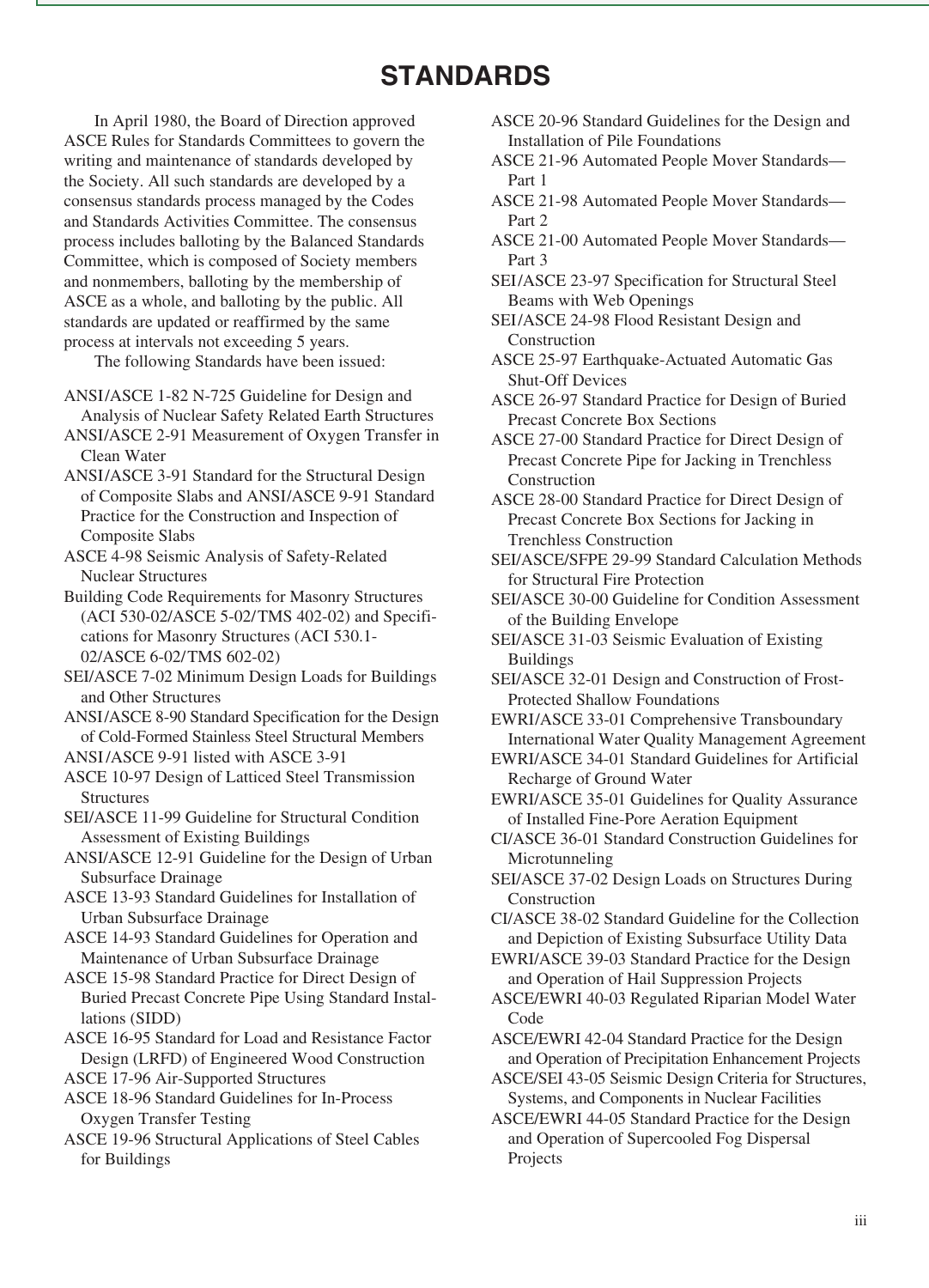# **CONTENTS**

### [Standard](#page-17-0)

| 2.3 Method to Define the Design Response Spectra at Various Depths in the Site Profile  7 |  |
|-------------------------------------------------------------------------------------------|--|
| 2.4 Criteria for Developing Synthetic or Modified Recorded Time Histories  7              |  |
|                                                                                           |  |
|                                                                                           |  |
|                                                                                           |  |
|                                                                                           |  |
|                                                                                           |  |
|                                                                                           |  |
|                                                                                           |  |
|                                                                                           |  |
|                                                                                           |  |
|                                                                                           |  |
|                                                                                           |  |
|                                                                                           |  |
|                                                                                           |  |
|                                                                                           |  |
|                                                                                           |  |
| 4.1.2 Acceptable Structural Systems for Nuclear Facilities  13                            |  |
|                                                                                           |  |
|                                                                                           |  |
|                                                                                           |  |
|                                                                                           |  |
|                                                                                           |  |
|                                                                                           |  |
|                                                                                           |  |
|                                                                                           |  |
|                                                                                           |  |
|                                                                                           |  |
|                                                                                           |  |
|                                                                                           |  |
|                                                                                           |  |
|                                                                                           |  |
|                                                                                           |  |
|                                                                                           |  |

<span id="page-4-1"></span><span id="page-4-0"></span><u>.</u>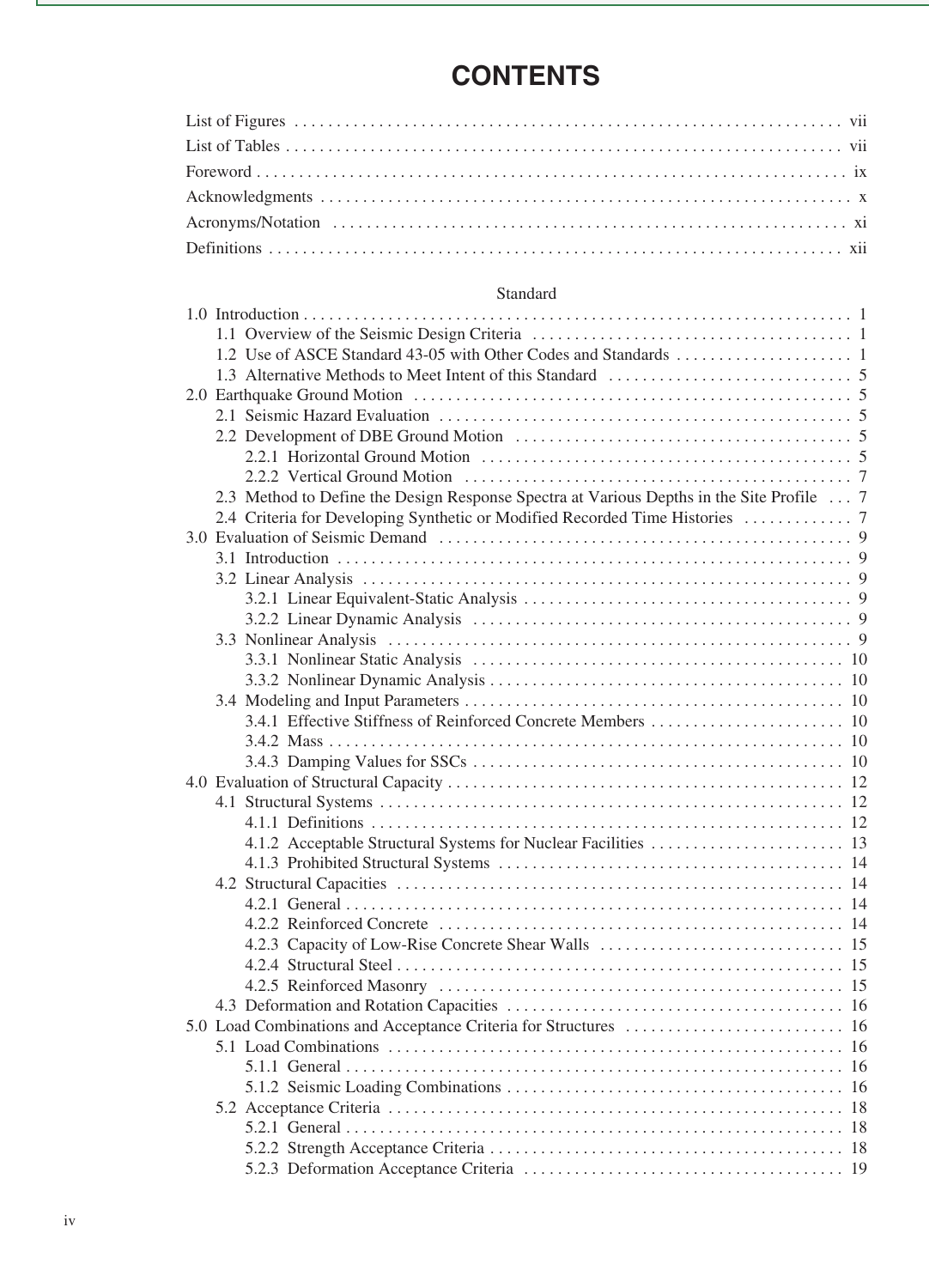| 7.5 Unreinforced Masonry Used as Movable Partitions, Barriers, and Radiation Shielding . 25 |  |
|---------------------------------------------------------------------------------------------|--|
|                                                                                             |  |
|                                                                                             |  |
|                                                                                             |  |
|                                                                                             |  |
|                                                                                             |  |
|                                                                                             |  |
|                                                                                             |  |
| 8.2.4 Acceptance Criteria and Documentation for Qualification by Analysis  28               |  |
|                                                                                             |  |
|                                                                                             |  |
|                                                                                             |  |
| 8.3.3 Capacity Defined for Seismic Qualification by Tests and Experience Data 29            |  |
| 8.3.4 Acceptance Criteria and Documentation for Qualification by                            |  |
|                                                                                             |  |
|                                                                                             |  |
|                                                                                             |  |
|                                                                                             |  |
|                                                                                             |  |
|                                                                                             |  |
|                                                                                             |  |
|                                                                                             |  |
|                                                                                             |  |
|                                                                                             |  |
|                                                                                             |  |
|                                                                                             |  |
|                                                                                             |  |
|                                                                                             |  |

щ

## [Appendix A](#page--1-1)

## [Appendix B](#page--1-5)

| B.0 Commentary on and Examples of Approximate Methods for Sliding and Rocking of an |  |
|-------------------------------------------------------------------------------------|--|
|                                                                                     |  |
|                                                                                     |  |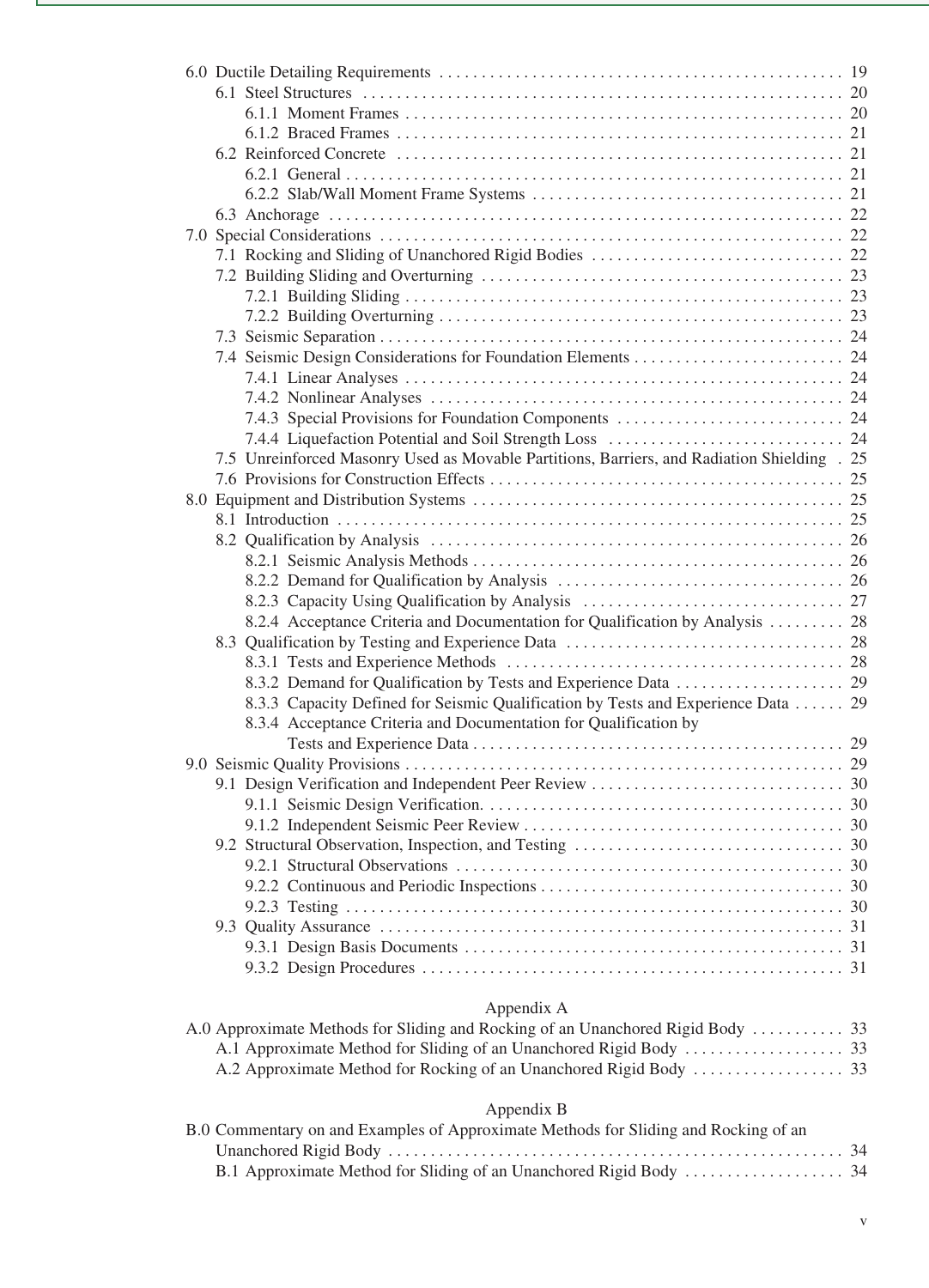### [Commentary](#page--1-1)

| C1.3.1 Expected Factors of Safety Achieved by Seismic Acceptance Criteria 47   |  |
|--------------------------------------------------------------------------------|--|
|                                                                                |  |
|                                                                                |  |
|                                                                                |  |
|                                                                                |  |
|                                                                                |  |
| C2.3 Method to Define the Design Response Spectra at Various Depths            |  |
|                                                                                |  |
| C2.4 Criteria for Developing Synthetic or Modified Recorded Time Histories  57 |  |
|                                                                                |  |
|                                                                                |  |
|                                                                                |  |
|                                                                                |  |
|                                                                                |  |
|                                                                                |  |
|                                                                                |  |
|                                                                                |  |
|                                                                                |  |
|                                                                                |  |
|                                                                                |  |
|                                                                                |  |
|                                                                                |  |
|                                                                                |  |
|                                                                                |  |
|                                                                                |  |
|                                                                                |  |
|                                                                                |  |
|                                                                                |  |
|                                                                                |  |
|                                                                                |  |
|                                                                                |  |
| C7.5 Unreinforced Masonry Used as Movable Partitions, Barriers, and            |  |
|                                                                                |  |
|                                                                                |  |
|                                                                                |  |
|                                                                                |  |
|                                                                                |  |
|                                                                                |  |
|                                                                                |  |
|                                                                                |  |
|                                                                                |  |
|                                                                                |  |

i.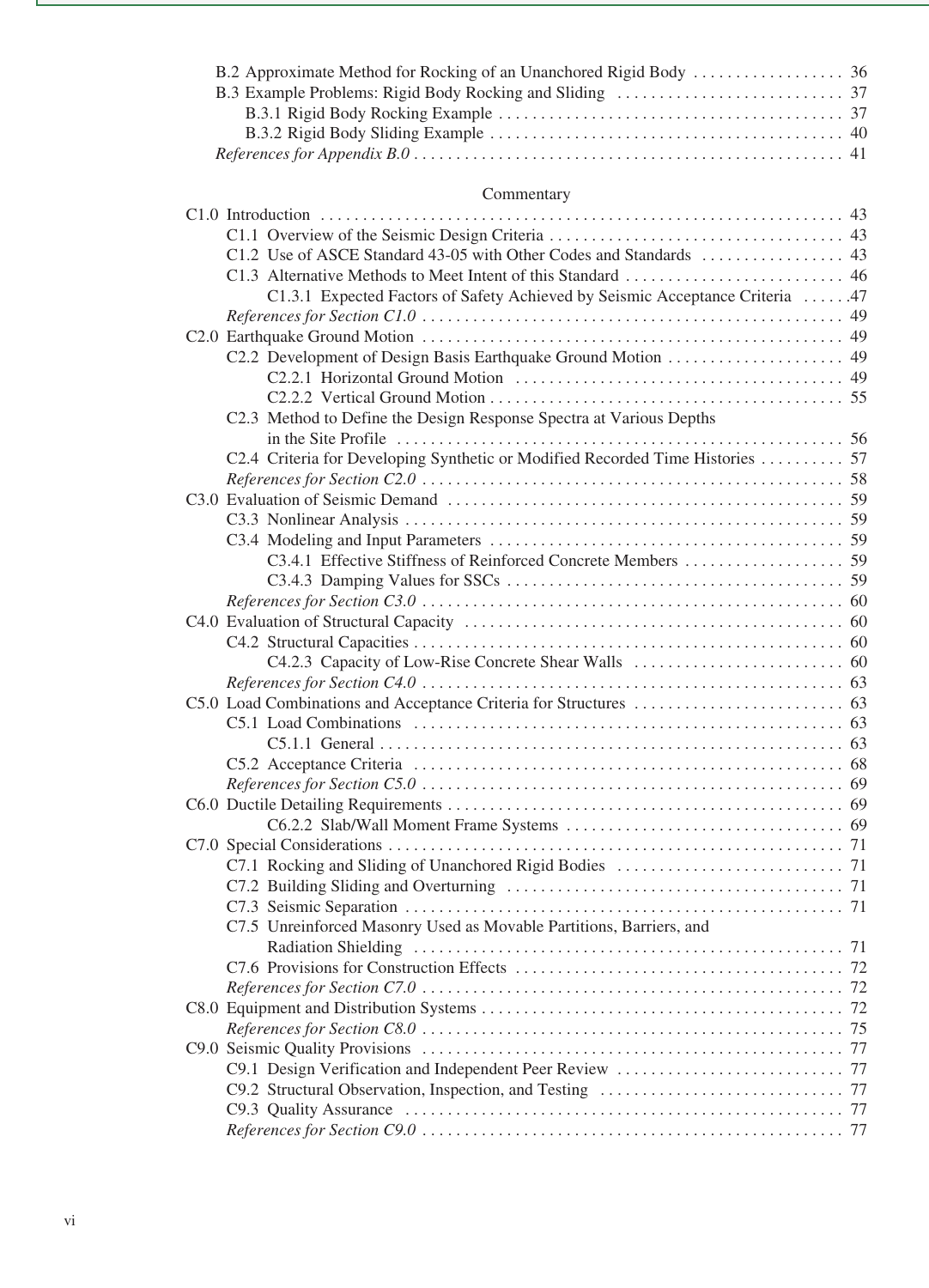### <span id="page-7-1"></span><span id="page-7-0"></span>**[Figures](#page-4-0)**

| Standard                                                               |
|------------------------------------------------------------------------|
|                                                                        |
| 2-1 Earthquake Input Excitation Defined by Seismic Hazard Curves and a |
|                                                                        |
|                                                                        |
| Appendixes                                                             |
|                                                                        |
|                                                                        |

#### **Commentary**

B-1 Sliding Force-Displacement Diagram . . . . . . . . . . . . . . . . . . . . . . . . . . . . . . . . . . . . . . . . . . 34 B-2 Horizontal Design Response Spectra, Scaled to 1-g Horizontal Ground Acceleration . . . . . 39

| C1-1 Relative Seismic Hazard at Selected West Coast and East/Central U.S. Sites for |  |
|-------------------------------------------------------------------------------------|--|
|                                                                                     |  |
| C2-1 Seismic Hazard Curves Normalized by the Spectral Acceleration Value            |  |
|                                                                                     |  |
|                                                                                     |  |
|                                                                                     |  |
|                                                                                     |  |
|                                                                                     |  |
|                                                                                     |  |
|                                                                                     |  |
|                                                                                     |  |
|                                                                                     |  |
|                                                                                     |  |

### **[Tables](#page-4-0)**

|         | Standard                                                                      |  |
|---------|-------------------------------------------------------------------------------|--|
| $1 - 1$ | SDBs for SSCs in Different SDCs and Limit States and                          |  |
|         |                                                                               |  |
| $1 - 2$ |                                                                               |  |
| $1 - 3$ |                                                                               |  |
| $1-4$   |                                                                               |  |
| $2 - 1$ |                                                                               |  |
| $3-1$   |                                                                               |  |
| $3-2$   |                                                                               |  |
| $3-3$   |                                                                               |  |
| $3-4$   |                                                                               |  |
| $4 - 1$ |                                                                               |  |
| 4-2     |                                                                               |  |
| $5-1$   |                                                                               |  |
| $5-2$   | Allowable Drift Limits as a Function of Limit State and Structural Systems 19 |  |
| $5-3$   |                                                                               |  |
| $8 - 1$ |                                                                               |  |

### Appendixes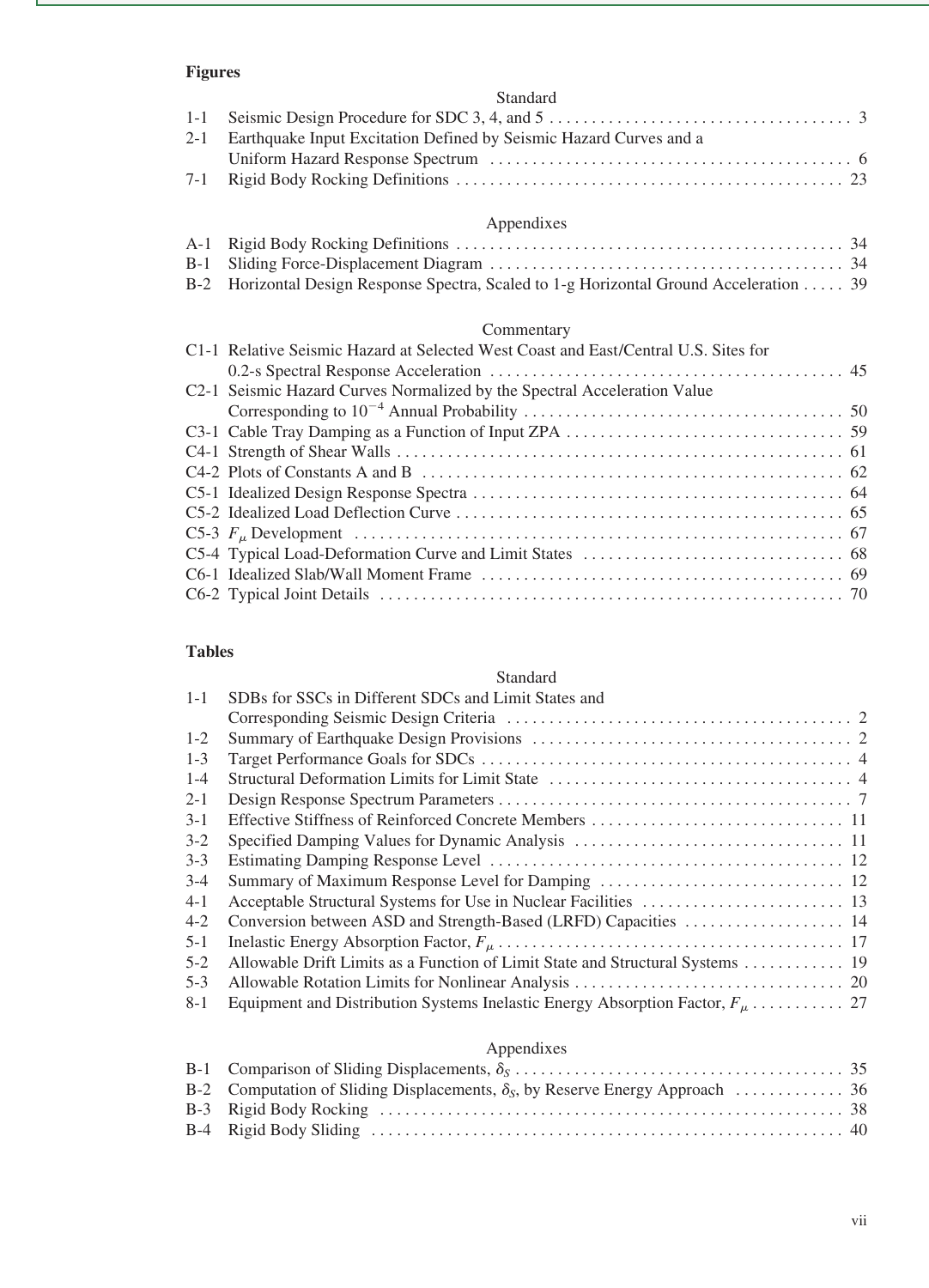| Commentary |
|------------|
|------------|

| C2-2 Design Factors, DF, Corresponding to Probability Ratio, $R_p$ , of 4.0 (SDC-3 Case)  52 |  |
|----------------------------------------------------------------------------------------------|--|
| C2-3 Design Factors, DF, Corresponding to Probability Ratio, $R_p$ , of 10.0                 |  |
|                                                                                              |  |
|                                                                                              |  |
|                                                                                              |  |
| C2-6 Comparison of Actually Achieved Performance Probabilities, $P_F$ , versus Target Goals  |  |
| for Various Cases [Based on Seismic Acceptance Criteria Satisfying Eq. (C2-10(b))]  54       |  |
| C2-7 Comparison of Actually Achieved Performance Probabilities, $P_F$ , versus Target Goals  |  |
| for Various Cases [Based on Seismic Acceptance Criteria Satisfying Eq. $(C2-10(a))$ ]  55    |  |
|                                                                                              |  |
| C8-1 Typical Classification and Standards Used for Construction and Procurement of           |  |
|                                                                                              |  |
|                                                                                              |  |

L.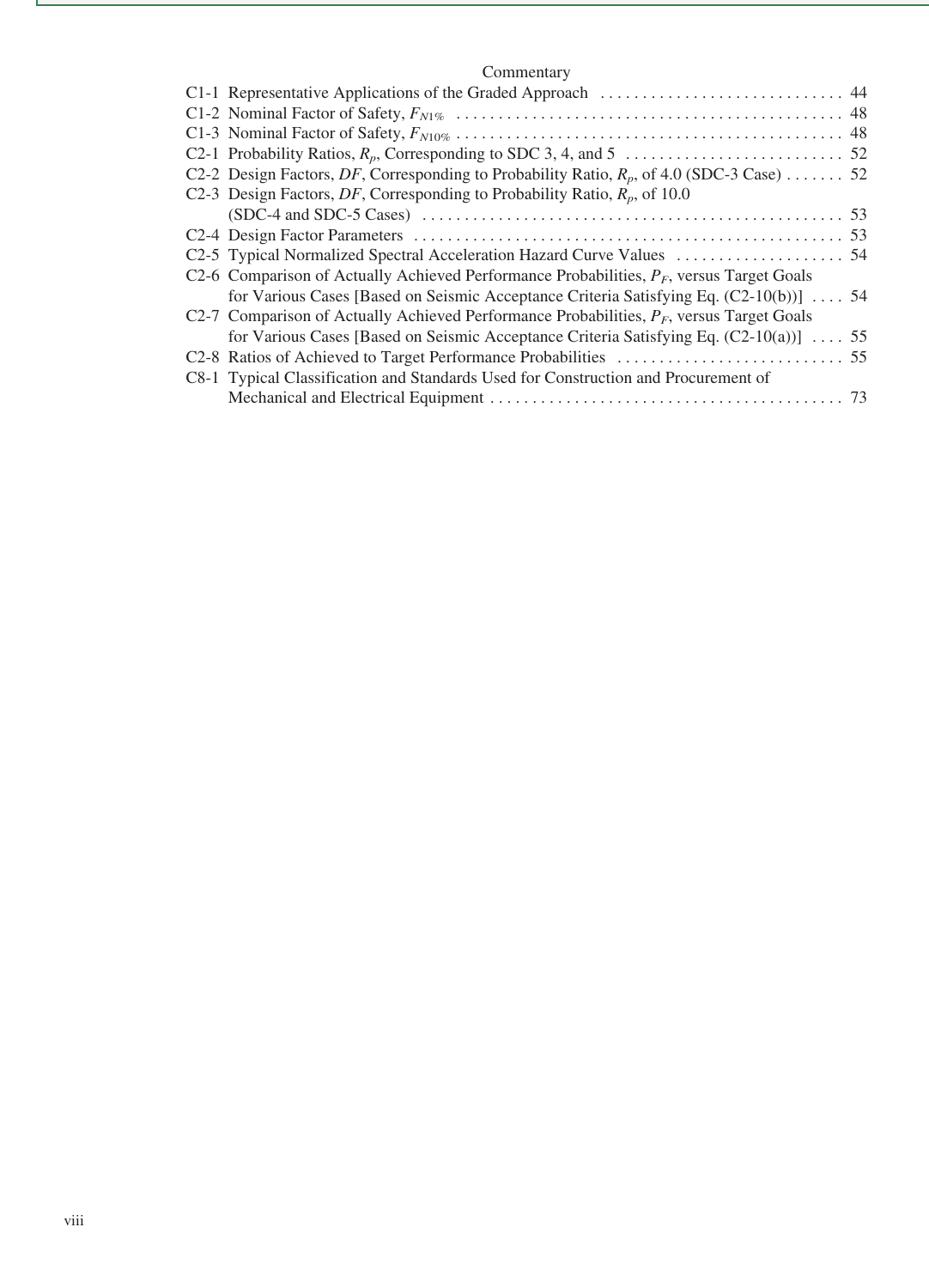# **[FOREWORD](#page-4-1)**

<span id="page-9-0"></span>Nuclear facilities are defined as facilities that process, store, or handle radioactive materials in a form and quantity that pose potential nuclear hazard to the workers, the public, or the environment. Due to the risk associated with such hazards, it is desirable that nuclear facilities have a lower probability that structural damage will be caused by earthquakes than do conventional facilities. This Standard provides seismic design criteria that are more stringent than normal building codes. The goal of this Standard is to ensure that nuclear facilities can withstand the effects of earthquake ground shaking with desired performance, expressed as probabilistic Target Performance Goals. Design for other earthquake effects (such as differential fault displacement and seismic slope instability) are not covered by this Standard. This Standard is intended for use in the design of new facilities and is to be used in conjunction with other national consensus standards specified herein.

This Standard can also be used for facilities handling explosives, toxic materials, or chemicals; for facilities where safety, mission, or investment protection are concerns; and where more stringent seismic criteria than provided by building codes are desired.

This Standard is intended to be used with ASCE 4, which provides criteria for seismic analysis of safety related nuclear facilities Structures, Systems and Components (SSCs); ACI 349 for concrete structures; AISC standards for steel structures; ASME standards for mechanical systems and components; IEEE standards for electrical systems and components; and ASCE 7 for minimum non-seismic design loads for buildings and other structures. This ASCE Standard specifies seismic load combinations.

This Standard uses the Target Performance Goal–based seismic design approach documented in U.S. Department of Energy Natural Phenomena Hazards (NPH) standards. This Standard is also consistent with the philosophy used in the National Earthquake Hazard Reduction Program (NEHRP) for seismic mitigation of new and existing facilities. The Standard uses input from ANSI/ANS Standard 2.26 to assign Seismic Design Categories (SDCs)\* to SSCs. It provides requirements for determining design basis seismic loading using input from ANSI/ANS Standards 2.27 and 2.29, and it prescribes design criteria that are tied to structural Limit States.

ANS 2.26 employs a graded approach to ensure that the level of conservatism and rigor in design is appropriate for facility characteristics, such as hazards to

\* In this Standard, the term "Seismic Design Category" has a different meaning than in the International Building Code and ASCE 7.

workers, the public, and the environment. ANS 2.26 specifies five SDCs for classifying SSCs based on their importance and failure consequences. Each SSC has a specified numerical Target Performance Goal. ANS 2.26 also provides descriptive criteria to assist the designer in selecting an appropriate Limit State for use in the design of SSCs. Four Limit States are defined—A, B, C, and D—where A is short of collapse and D is essentially elastic behavior. This Standard specifies design criteria for load combinations, including earthquake ground shaking (i.e., stress, displacement, and ductility limits), such that these Limit States are not exceeded.

The combination of SDC and Limit State defines the Seismic Design Basis (SDB) for each SSC. Thus, an SSC with SDB-3C would use criteria for SDC-3 and Limit State C. A total of 20 SDBs are defined in ANS 2.26 that can match seismic design criteria to SSC safety function and importance, implementing a graded approach.

SDBs defined by SDC 1 and 2 are covered by the approach presented in ASCE 7. This Standard presents design and analysis requirements for SDBs defined by SDC 3, 4, and 5 and all Limit States. The approach presented for SDC 3, 4, and 5 has been adapted from that used in the U.S. Department of Energy Standard 1020, ASCE 4, and the U.S. Nuclear Regulatory Commission Standard Review Plan (NUREG-0800).

The intended user of this Standard is the designer or analyst involved in the design of a new nuclear structure, system, or component. The Standard is intended to provide a rational basis for the performancebased, risk-consistent seismic design of SSCs in nuclear facilities. Designers once were initiated into the field of probabilistic design by being taught that seismic performance categories for SSCs were established by DOE-STD-1020-94 and subsequent revisions. Each performance category was tied to a probabilistic performance goal that represented a target annual frequency of seismic-induced failure. However, these earlier design codes did not allow designers the freedom to select a Limit State (the permissible deformation limit for the SSC established from functional considerations). There has been a movement within the structural engineering community to give designers freedom to select the desired state of the facility following the Design Basis Earthquake (DBE, defined in ATC-40, FEMA 273 and FEMA 356, SEAOC-Vision 2000, and ASCE 31). The traditional design Limit State of providing life safety can now be expanded to include nuclear confinement, remain fully functional, or minimize operational loss.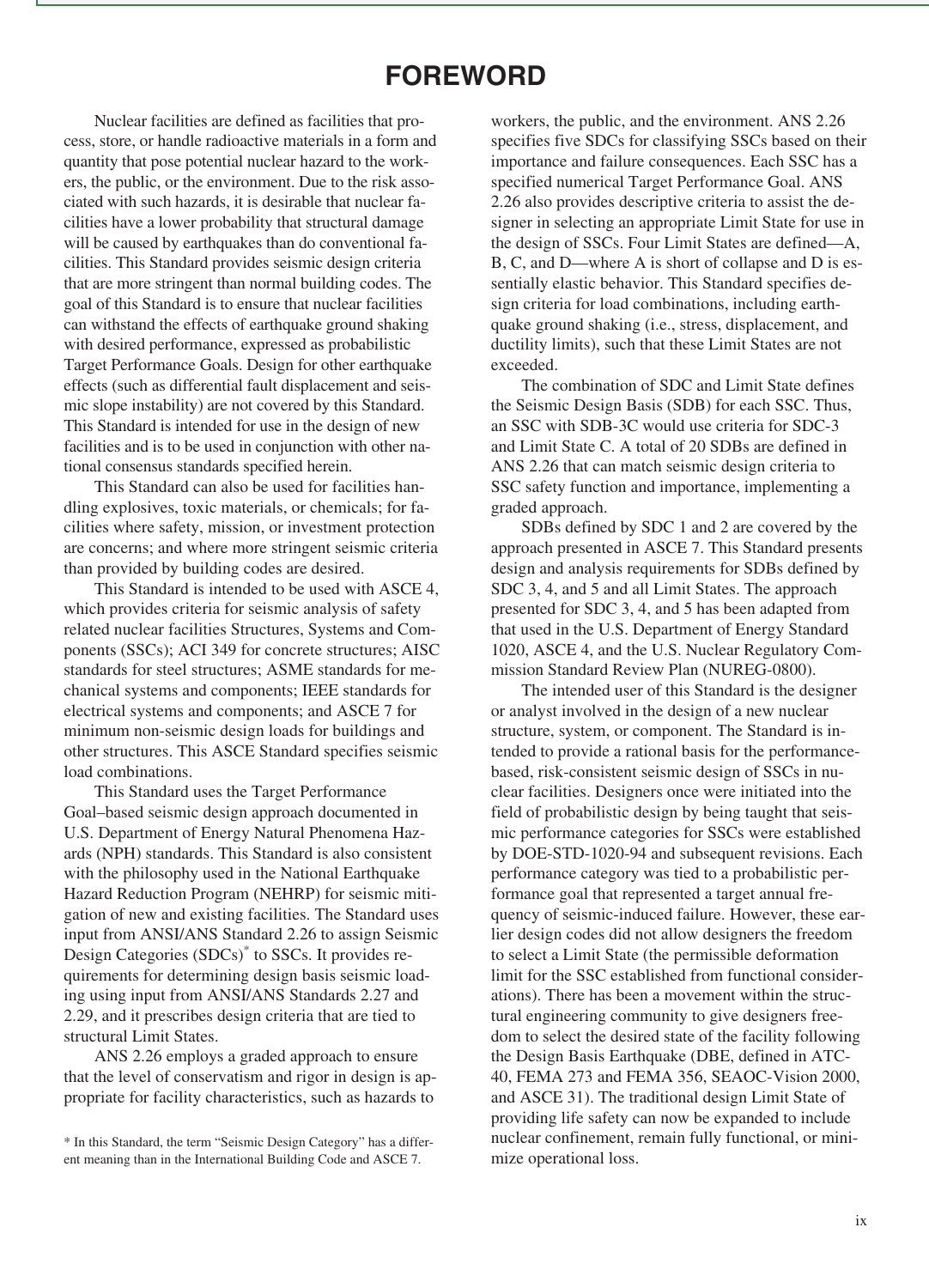# **[ACKNOWLEDGMENTS](#page-4-1)**

#### <span id="page-10-0"></span>**Working Group for Seismic Design Criteria for Nuclear Facilities**

| G. Bagchi        |
|------------------|
| H. Chander       |
| C. J. Costantino |
| M. D. Davister   |
| R. C. Guenzler   |
| O. Gurbuz        |
| A. H. Hadjian    |
| Q.A. Hossain     |
| T.W. Houston     |
| R. J. Hunt       |
| R.P. Kennedy     |
| L. Manuel        |
| G. E. Mertz      |

D. P. Moore R. C. Murray D. Neihoff T. A. Nelson, Cochair M. E. Nitzel D. A. Nuta, Cochair J. W. Reed M. J. Russell M. W. Salmon S. K. Sen S. A. Short J. D. Stevenson W. H. White

### **Nuclear Standards Committee**

- S. Bolourchi R. Kennedy J. Costello W. La Pay C. Costantino R. C. Murray, Chair F. Feng T. Satyan-Sharma O. Gurbuz J. Stevenson A. Hadjian P. Wang R. Kassawara
- 

#### **Dynamic Analysis of Nuclear Structures Subcommittee**

G. Bagchi D. P. Moore H. Chander R. C. Murray, Chair C. J. Costantino D. Neihoff M. D. Davister T. Nelson R. C. Guenzler M. E. Nitzel O. Gurbuz D. Nuta A. H. Hadjian J. W. Reed Q.A. Hossain M. J. Russell T.W. Houston M.W. Salmon R. J. Hunt S. K. Sen R.P. Kennedy S. A. Short L. Manuel J. D. Stevenson G. E. Mertz W. H. White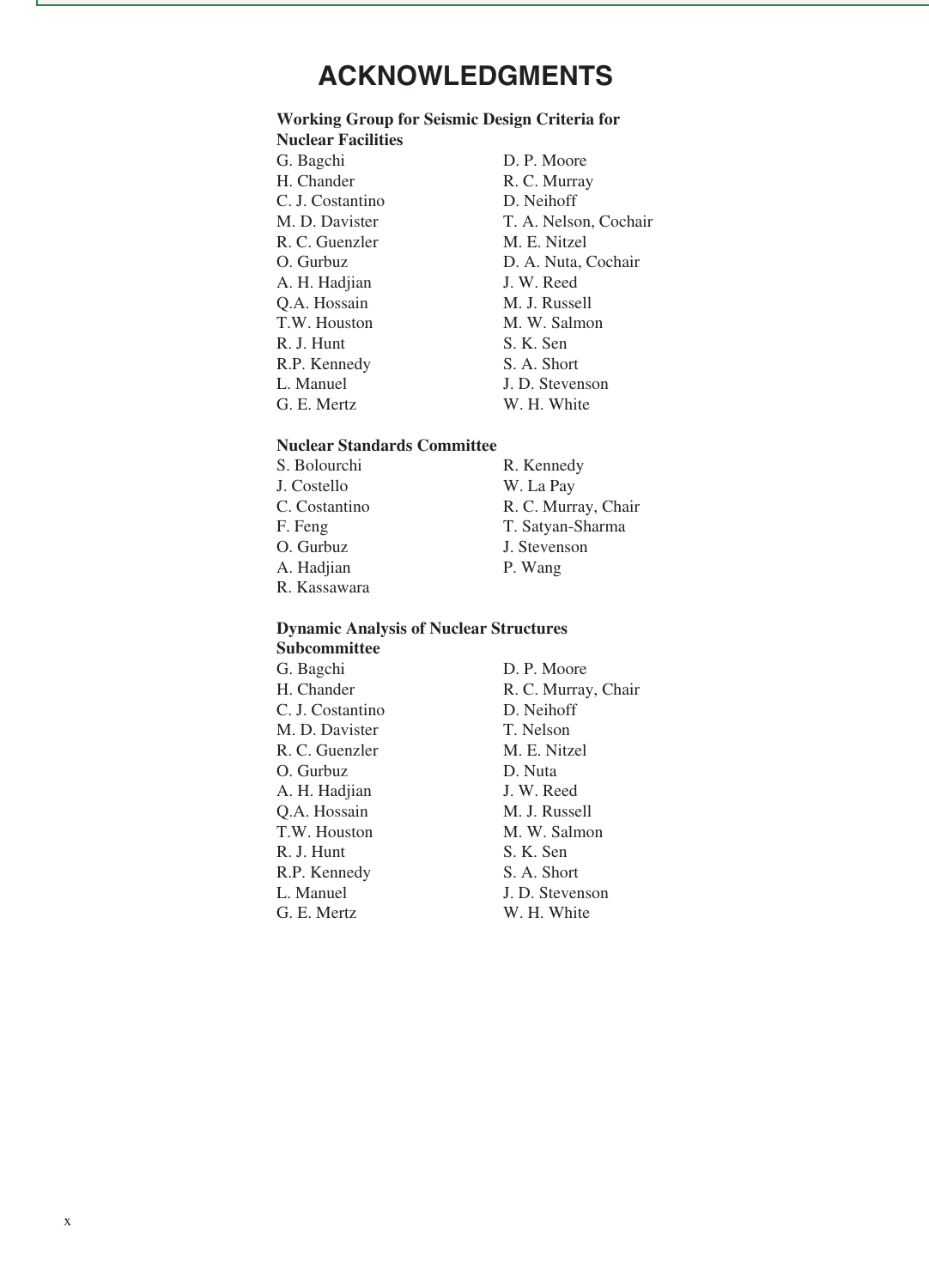# **[ACRONYMS/NOTATION](#page-4-1)**

<span id="page-11-0"></span>┕

| $A_I$                 | Arias intensity                             | <b>NEHRP</b>                                                    | National Earthquake Hazard Reduction                                 |
|-----------------------|---------------------------------------------|-----------------------------------------------------------------|----------------------------------------------------------------------|
| $A_R$                 | Ground motion ratio                         |                                                                 | Program                                                              |
| ACI                   | American Concrete Institute                 | <b>NEMA</b>                                                     | National Electrical Manufacturer                                     |
| <b>AISC</b>           | American Institute of Steel Construction    |                                                                 | Association                                                          |
| <b>AISI</b>           | American Iron and Steel Institute           | <b>NEP</b>                                                      | Non-Exceedance Probability                                           |
| <b>ANS</b>            | <b>American Nuclear Society</b>             | <b>NFPA</b>                                                     | National Fire Protection Association                                 |
| <b>ANSI</b>           | American National Standards Institute       | <b>NPH</b>                                                      | Natural Phenomena Hazards                                            |
| <b>APE</b>            | Annual probability of exceedance            | <b>NPP</b>                                                      | <b>Nuclear Power Plant</b>                                           |
| <b>ASD</b>            | Allowable Stress Design                     | <b>NRC</b>                                                      | U.S. Nuclear Regulatory Commission                                   |
| <b>ASME</b>           | American Society of Mechanical              | PC                                                              | Performance Category                                                 |
|                       | Engineers                                   | $P_F$                                                           | Mean annual frequency of unacceptable                                |
| <b>ATC</b>            | Applied Technology Council                  |                                                                 | performance (Target Performance                                      |
| <b>AWWA</b>           | American Water Works Association            |                                                                 | Goal)                                                                |
| <b>B&amp;PVC</b>      | Boiler and Pressure Vessel Code             | <b>PGA</b>                                                      | Peak Ground Acceleration; A is also used                             |
| $\mathcal{C}_{0}^{0}$ | Capacity determined in accordance with      |                                                                 | for Peak Ground Acceleration                                         |
|                       | building codes                              | <b>PSD</b>                                                      | <b>Power Spectral Density</b>                                        |
| <b>CMAA</b>           | Crane Manufacturer Association of           | <b>PSHA</b>                                                     | Probabilistic Seismic Hazard Assessment                              |
|                       | America                                     | QA                                                              | <b>Quality Assurance</b>                                             |
|                       | Coefficient of variation                    |                                                                 |                                                                      |
| COV                   |                                             | $R_P$                                                           | Probability Ratio: $H_D$ / $P_F$                                     |
| D                     | Total demand; also, distance to             | <b>RBS</b>                                                      | <b>Reduced Beam Sections</b>                                         |
|                       | controlling earthquake; also, peak          | <b>RRS</b>                                                      | Required Response Spectra                                            |
|                       | ground displacement                         | $SA_f$                                                          | Spectral Acceleration at natural                                     |
| $D_{NS}$              | Non-seismic demand                          |                                                                 | frequency, $f$                                                       |
| $D_S$                 | Elastic seismic demand                      | $SA$ <sub>PEAK</sub>                                            | Peak Spectral Acceleration                                           |
| <b>DBE</b>            | Design Basis Earthquake                     | <b>SAM</b>                                                      | Seismic Anchor Motion                                                |
| DF                    | Design Factor                               | <b>SDB</b>                                                      | Seismic Design Basis                                                 |
| <b>DOE</b>            | U.S. Department of Energy                   | <b>SDC</b>                                                      | Seismic Design Category* (SDC-1,                                     |
| <b>DRS</b>            | Design Earthquake Response Spectrum:        |                                                                 | SDC-2, SDC-3, SDC-4, or SDC-5)                                       |
|                       | $DRS = DF \times UHRS$                      | <b>SF</b>                                                       | Seismic Scale Factor                                                 |
| EBF                   | <b>Eccentrically Braced Frame</b>           | <b>SMACNA</b>                                                   | Sheet Metal and Air-Conditioning                                     |
| <b>EES</b>            | Earthquake Experience Spectrum              |                                                                 | <b>Contractors National Association</b>                              |
| <b>ENA</b>            | Eastern North America                       | <b>SMRF</b>                                                     | <b>Special Moment-Resisting Frame</b>                                |
| <b>EUS</b>            | <b>Eastern United States</b>                | SQUG                                                            | Seismic Qualification Utility Group                                  |
| <b>EPRI</b>           | Electric Power Research Institute           | <b>SRSS</b>                                                     | Square root sum of squares                                           |
| <b>LRFD</b>           | Load and Resistance Factor Design           | <b>SSC</b>                                                      | Structure, System, or Component                                      |
| $F_{\mu}$             | Inelastic energy absorption factor          | <b>SSE</b>                                                      | Safe Shutdown Earthquake                                             |
| $F_{\mu S}$           | System inelastic energy absorption factor   | <b>SSI</b>                                                      | Soil-Structure Interaction                                           |
| <b>FEMA</b>           | <b>Federal Emergency Management</b>         | $T_{\it sm}$                                                    | Strong motion duration                                               |
|                       | Agency                                      | <b>TES</b>                                                      | <b>Test Experience Spectrum</b>                                      |
| <b>FS</b>             | Factor of Safety                            | <b>TRS</b>                                                      | <b>Test Response Spectrum</b>                                        |
| <b>GIP</b>            | Generic Implementation Procedure            | <b>UHRS</b>                                                     | Uniform Hazard Response Spectra                                      |
| $H_D$                 | Mean annual hazard exceedance               | <b>USGS</b>                                                     | U.S. Geological Survey                                               |
|                       | frequency: $H_D = R_P \times P_F$           | $\boldsymbol{V}$                                                | Peak Ground Velocity                                                 |
| <b>IBC</b>            | <b>International Building Code</b>          | <b>ZPA</b>                                                      | Zero Period Acceleration                                             |
| <b>IEEE</b>           | The Institute of Electrical and Electronics | $\alpha$                                                        | Parameter used to determine Design                                   |
|                       | Engineers, Inc.                             |                                                                 | Factor                                                               |
| K                     | Capacity increase factor                    | $\phi$                                                          | Capacity reduction factor                                            |
| LS                    | Limit State $(A, B, C, or D)$               |                                                                 |                                                                      |
| $\cal M$              | Magnitude of controlling earthquake         |                                                                 | * In this Standard, the term "Seismic Design Category" has a differ- |
| $N_{y}$               | Nyquist frequency                           | ent meaning than in the International Building Code and ASCE 7. |                                                                      |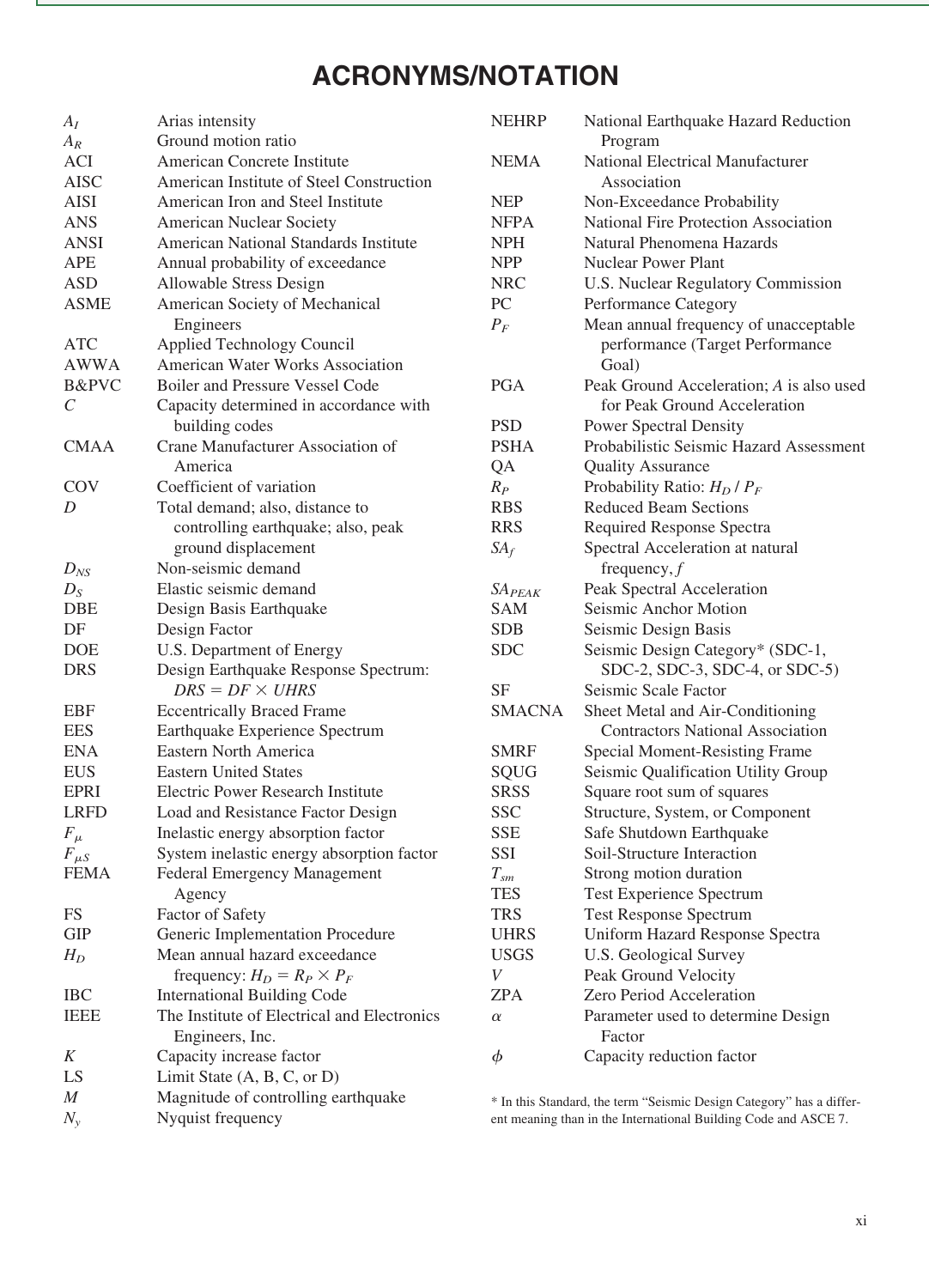# **[DEFINITIONS](#page-4-1)**

<span id="page-12-0"></span>**ACCELEROGRAM.** A representation (either recorded, modified recorded, or synthetic) of the acceleration of the ground during an earthquake. The accelerogram contains acceleration and time-data pairs.

#### **RECORDED EARTHQUAKE**

**ACCELEROGRAM.** A time-history record of acceleration versus time that has been measured by a strong motion instrument during an earthquake.

**MODIFIED RECORDED EARTH-QUAKE ACCELEROGRAM.** A time-history record of acceleration versus time that has been produced from a recorded earthquake time history, but in which the Fourier amplitudes have been scaled such that the resulting response spectrum envelops a target response spectrum. The Fourier phasing from the Recorded Earthquake Accelerogram is preserved in a Modified Recorded Earthquake Accelerogram.

#### **SYNTHETIC EARTHQUAKE**

**ACCELEROGRAM.** A time-history record of acceleration versus time pairs that has been produced so that the resulting response spectrum envelops a target response spectrum.

**ACTIVE COMPONENT.** Components that must change state as part of their safety function during an earthquake.

**ARIAS INTENSITY.** A measure of the intensity of ground shaking that is obtained by integrating the square of the ground acceleration values over a specified time period. The Arias intensity is given as

$$
A_I = \frac{\pi}{2g} \cdot \int_0^{t_m} a^2(t)dt
$$

where  $a(t)$  is the ground acceleration and  $t_m$  is the duration of the ground acceleration record.

**ARIAS INTENSITY RISE TIME.** Duration (time) needed to produce 5% of the total cumulative energy available in an earthquake accelerogram. If the total cumulative energy,  $E_{total}$ , is given as

$$
E_{\text{total}} = \int_0^\infty a^2(t)dt
$$

then the Arias Intensity Rise Time,  $T_{0.05}$ , is given as

$$
(0.05)E_{\text{total}} = \int_0^{T_{0.05}} a^2(t)dt
$$

**BACKBONE CURVE.** Monotonic representation of the nonlinear response of an element under consideration obtained by enveloping the load deformation curve of the element.

#### **CAPACITY SPECTRUM METHOD.** A

nonlinear static analysis procedure (described in ATC-40) that provides a graphical representation of the expected seismic performance of a structure by the intersection of the structure's capacity spectrum with a response spectrum (demand spectrum) representation of the earthquake's displacement demand on the structure. The intersection is the performance point, and the displacement coordinate,  $d_p$ , of the performance point is the estimated displacement demand on the structure for the specified level of seismic hazard.

**CONTROLLING EARTHQUAKE.** The earthquake, for the particular return period and structural frequency range of interest, generated from the deaggregated hazard analysis for the predominant magnitude, *M*, and distance, *D*, pair.

**DESIGN BASIS EARTHQUAKE (DBE).** The description of the ground motion, defined in terms of the DRS, to be used for design. The DBE is obtained by following ANSI/ANS 2.27 and 2.29 for SSCs in SDC 3, 4, or 5.

**DESIGN RESPONSE SPECTRA (DRS).** Response spectra used for design. The DRS are equal to the product of the UHRS and the Design Factor and are defined at a control location in the free field.

**DESIGN FACTOR (DF).** The ratio between the DRS and the UHRS. The Design Factor is aimed at achieving the target annual probability of failure goals.

**DESIGN TEAM.** The responsible group charged with producing the design. Typically consists of a number of discipline-specific team members (e.g., structural, mechanical, electrical).

**DIRECTIONAL CORRELATION COEFFI-CIENT.** A measure of the degree of linear relationship between two earthquake accelerograms. For accelerograms *X* and *Y*, the directional correlation coefficient is given by

$$
\rho_{XY} = \frac{\frac{1}{n} \sum_{i=1}^{n} [(X_i - \overline{x})(Y_i - \overline{y})]}{\sigma_X \sigma_Y}
$$

where *n* is the number of discrete acceleration-time data points,  $\bar{x}$  and  $\bar{y}$  are the mean values, and  $\sigma_X$  and  $\sigma_Y$ are the standard deviations of *X* and *Y*, respectively.

**DISTRIBUTION SYSTEMS.** A system (i.e., collection of components) whose function is to distribute material/data (fluid, signals, power). Examples are piping, cable trays, conduit, and HVAC systems.

**DOMINANT RESPONSE PARAMETER.** The mode of behavior of the structural component that has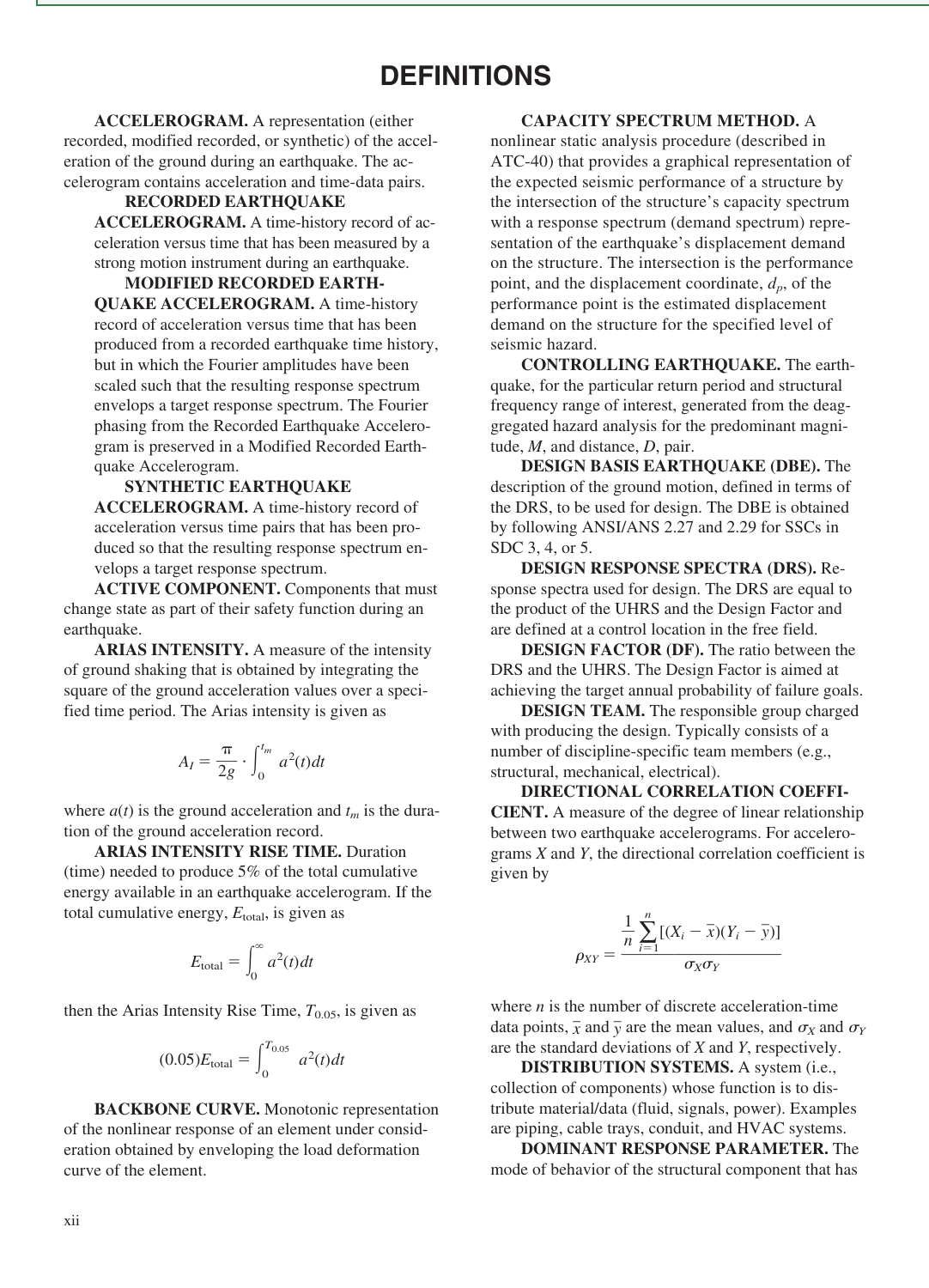the largest contribution to deflection. For example, shear is the dominant response parameter for a squat shear wall [aspect ratio (height/length) less than 2].

**EFFECTIVE NATURAL FREQUENCY.** The frequency of the single mode of response that dominates the structure or component response for multi–degree-of-freedom structures.

**EFFECTIVE STIFFNESS FACTOR.** Modifier (e.g., 0.5, 0.7) that is applied to the uncracked section properties of a reinforced concrete member to account for the softening effect that cracking has on the uncracked stiffness properties of interest.

**EFFECTIVE STRUCTURAL FREQUENCY.** See *Effective Natural Frequency.*

**FACILITY.** One or more buildings or structures, including systems and components, dedicated to a common function.

**FOUNDATION ELEMENT.** A structural component that is dedicated to transferring loads from the superstructure to the supporting soil.

**FOURIER AMPLITUDE SPECTRUM.** A plot of Fourier amplitude,  $F(\omega)$ , versus frequency,  $\omega$ .  $F(\omega)$ is the Fourier amplitude of the time history computed over the strong motion duration,  $T_{\text{sm}}$ .

**SMOOTHED FOURIER AMPLITUDE SPEC-TRUM.** An averaged Fourier amplitude spectrum, computed by averaging the amplitude values  $F(\omega)$ over the frequency range of  $\omega_i \pm 20\%$  at each frequency point,  $\omega_i$ , over a moving frequency window.

**FOURIER PHASE SPECTRUM.** A plot of Fourier phase  $\phi$  versus frequency,  $\omega$ .

**GRADED APPROACH.** (From CFR 830.3.) The process of ensuring that the level of analysis, documentation, and actions used to comply with a requirement are commensurate with the following:

- Relative importance to safety, safeguards, and security;
- Magnitude of any hazard involved;
- Life cycle stage of a facility;
- Programmatic mission of a facility;
- Particular characteristics of a facility;
- Relative importance of radiological and nonradiological hazards; and
- Any other relevant factor.

**GROUND MOTION SLOPE RATIO.** Ratio of the spectral accelerations, frequency by frequency, from a seismic hazard curve corresponding to a 10-fold reduction in hazard exceedance frequency (see Eq. 2.2-2).

**HAZARD.** A source of danger (i.e., material, energy source, or operation) with the potential to cause illness, injury, or death to personnel (workers or the public), damage to an operation, or damage to the en-

vironment (without regard for the likelihood or credibility of accident scenarios or consequence mitigation).

### **HAZARD CURVE.** See *Seismic Hazard Curve.*

**HYSTERESIS LOOP.** Nonlinear load-deformation loop of a structural component. The area enclosed by hysteresis loop is equivalent to the energy dissipated by the element in one complete loading and unloading cycle.

**INELASTIC ENERGY ABSORPTION FAC-TOR**  $(F_\mu)$ . A reduction factor used to reduce demand to account for inelastic behavior. The inelastic energy absorption factor is a function of the Limit State and the structural system or equipment configuration (see Tables 5-1 and 8-1).

**IN-STRUCTURE RESPONSE SPECTRA.** The response spectra generated from the seismic response at selected locations in a structure. In-structure response spectra are used for design of systems and components supported within a structure.

**LIMIT STATE (LS).** The limiting acceptable condition of the SSC. The Limit State may be defined in terms of a maximum acceptable displacement, strain, ductility, or stress. Four Limit States are specified in this Standard:

- $A =$  Short of collapse, but structurally stable
- $B =$ Moderate permanent deformation
- $C =$  Limited permanent deformation
- $D =$  Essentially elastic

**LOAD PATH.** The path of resistance consisting of structural or nonstructural members that the imposed load will follow from the point of origin (inertial forces at location of structure mass) to the point of final resistance (e.g., supporting soil).

**MEAN ANNUAL HAZARD EXCEEDANCE FREQUENCY.** The expected annual probability of exceedance. This value is used to determine earthquake acceleration from seismic hazard curves.

#### **MEAN ANNUAL EXCEEDANCE FRE-QUENCY OF ACCEPTABLE PERFORMANCE.** See *Target Performance Goal.*

**NUCLEAR FACILITY.** Includes both reactor and nonreactor facilities.

**NONREACTOR NUCLEAR FACILITY.** Facilities that contain activities or operations that involve radioactive and/or fissionable materials in such form and quantity that a nuclear hazard potentially exists to the employees, the general public, or the environment. Included are activities or operations that:

- Produce, process, or store radioactive liquid or solid waste, fissionable materials, or tritium;
- Conduct separations operations;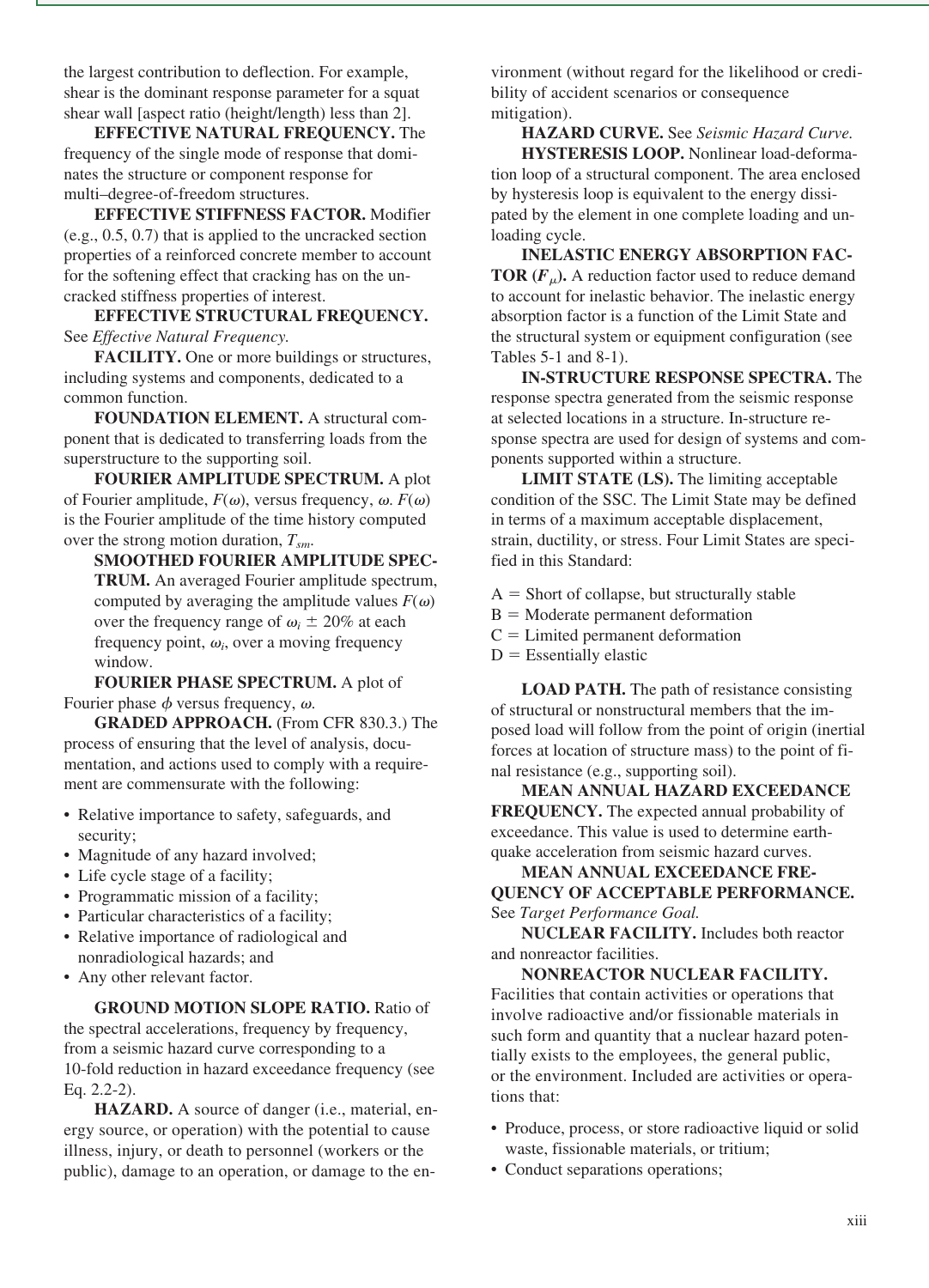- Conduct irradiated materials inspection, fuel fabrication, decontamination, or recovery operations;
- Conduct fuel enrichment operations;
- Perform environmental remediation or waste management activities involving radioactive materials.

Linear accelerators and targets are considered nonreactor nuclear facilities. Incidental use and generation of radioactive materials in a facility operation (e.g., check and calibration sources and use of radioactive sources in research, experimental, and analytical laboratory activities, electron microscopes, and X-ray machines) would not ordinarily require the facility to be included in this definition.

**NYQUIST FREQUENCY (***Ny***).** Maximum frequency that can be represented by the time history discretization,  $N_v = 1/(2\Delta t)$ , where  $\Delta t$  is the time increment.

**OVERDRIVE.** Using too strong of a time history as input to the soil column so that nonlinear effects result in a larger soil response (soil strains) than would occur under the appropriate event. Overdriving the soil column could produce significantly different response spectra in the free field.

*P***-DELTA (***P***-) EFFECT.** Additional moment induced in axial load-carrying members caused by lateral structural deformation. The *P*-Delta moment is the product of the axial force and the relative lateral displacement between the end points of the member.

**PASSIVE COMPONENT.** Components that do not require changing state as part of their safety function during an earthquake.

**PEAK GROUND ACCELERATION (PGA).** The maximum absolute value of the ground acceleration time history.

**PEAK SPECTRAL ACCELERATION.** The maximum acceleration response that a prescribed forcing function can produce in a single-degree-of-freedom oscillator (independent of the natural frequency of the oscillator).

**PEER REVIEW.** A formal review process in which an external party will review the methodology, results, and process by which a design is developed. The external party is independent of project schedule and budget constraints.

**PERFORMANCE GOAL.** The mean annual frequency of unacceptable performance that is specified, as a target, for the SSC SDC. Performance goals are specified in ANS 2.26.

**PHASE SPECTRUM.** See *Fourier Phase Spectrum.*

**PINCHED HYSTERETIC BEHAVIOR.** A characteristic of the load-deformation loop of a structural component subjected to cyclic loading that is

marked by both strength and stiffness degradation in successive loading and unloading cycles beyond yield. See example below.



**PLASTIC HINGE LENGTH.** Region of plastic deformation; may be approximated by 1 beam depth.

**POWER SPECTRAL DENSITY (PSD).** A measure of the distribution of power in an accelerogram as a function of frequency. The PSD computed from an accelerogram is defined in terms of the Fourier amplitudes of the time history,  $F(\omega)$ , by the relation

$$
PSD(\omega) = \frac{2|F(\omega)|^2}{2\pi T_{sm}}
$$

where  $T_{sm}$  is the strong motion duration.

**PROBABILITY RATIO (***R<sub>P</sub>***).** The ratio between the exceedance frequency of the DBE and the Target Performance Goal. The user may specify a unique value for a specific application.

**PROBABILISTIC SEISMIC HAZARD AS-SESSMENT (PSHA).** A procedure used to develop seismic hazard curves and uniform hazard response spectra for determining the ground motion at a site to be used for seismic design. Criteria and guidance for conducting a PSHA are provided in ANSI/ANS 2.27 and 2.29.

**REQUIRED RESPONSE SPECTRA (RRS).** The representation of the response spectra that are required to qualify an SSC. The required response spectra will include factors required to meet probabilistic performance goals.

**SAFE SHUTDOWN EARTHQUAKE (SSE).** DBE for commercial nuclear power plants. Per 10 CFR 100, Appendix A, the SSE is that earthquake which is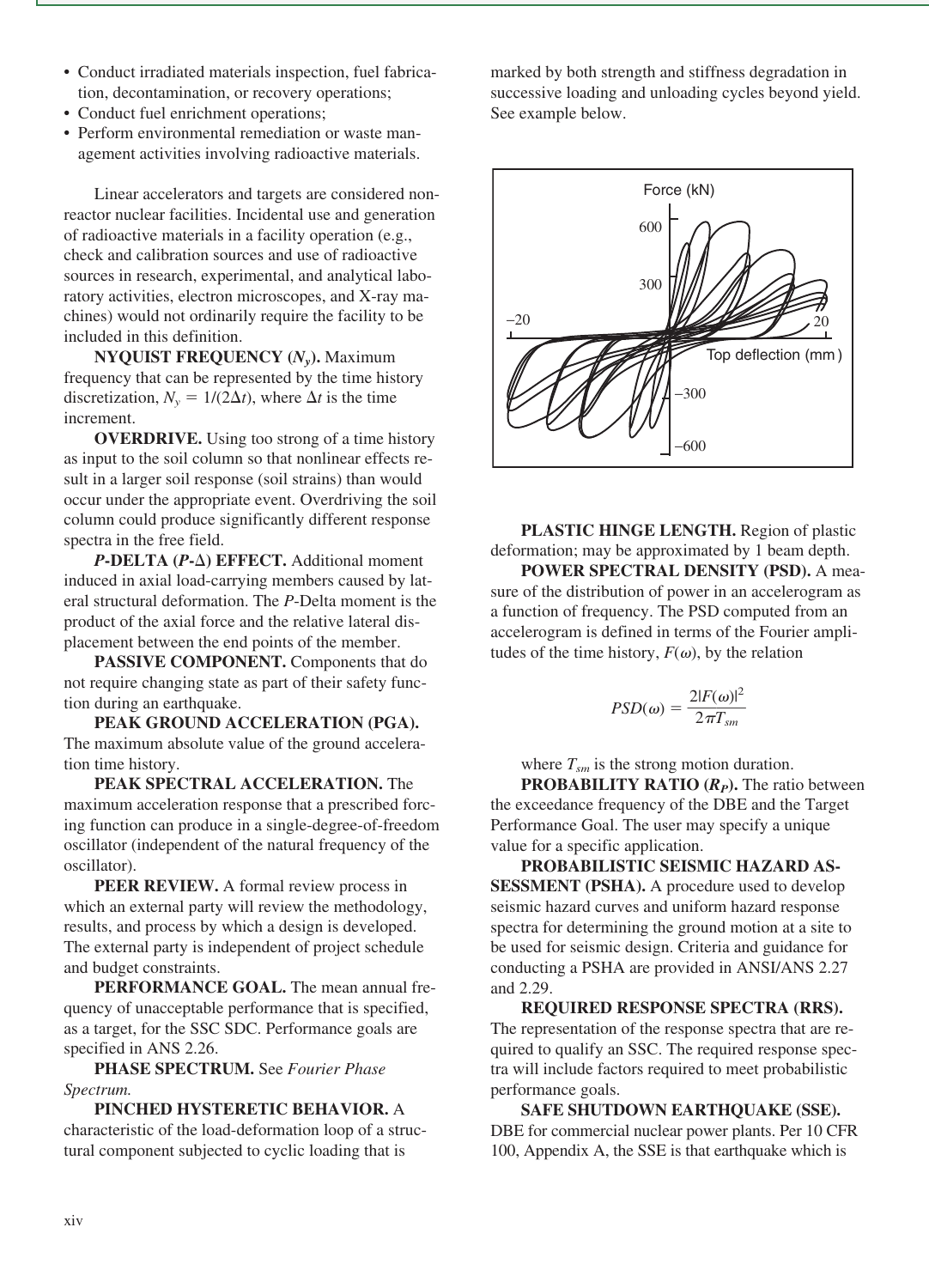based upon an evaluation of the maximum earthquake potential considering the regional and local geology and seismology and specific characteristics of local subsurface material. It is that earthquake which produces the maximum vibratory ground motion for which certain SSCs are designed to remain functional. These SSCs are those necessary to ensure the following:

- Integrity of the reactor coolant pressure boundary,
- Capability to shut down the reactor and maintain it in a safe shutdown condition, or
- Capability to prevent or mitigate the consequences of accidents, which could result in potential offsite exposures.

The SSE is developed by the nuclear power plant owner and reviewed by the U.S. Nuclear Regulatory Commission.

**SEISMIC DEMAND.** The demand imposed on the SSC being evaluated at the earthquake level under consideration. The seismic demand may be expressed in terms of force, moment, stress, displacement, rotation, or strain.

**SEISMIC DESIGN BASIS (SDB).** The combination of SDC  $(3, 4, or 5)$  and Limit State  $(A, B, C, or D)$ that determines the DBE and acceptance criteria for designing SSCs. For example, SDB-3C would use criteria given in this Standard for SDC-3 and Limit State C.

**SEISMIC DESIGN CATEGORY (SDC).** A category assigned to an SSC that is a function of the severity of adverse radiological and toxicological effects of the hazards that may result from the seismic failure of the SSC on workers, the public, and the environment. SSCs may be assigned to SDCs that range from 1 to 5. For example, a conventional building whose failure may not result in any radiological or toxicological consequences is assigned to SDC-1; a safety-related SSC in a nuclear material processing facility with a large inventory of radioactive material may be placed in SDC-5. In this Standard, the term "Seismic Design Category" has a different meaning than in the International Building Code and Standard 7. The definition from ASCE 7 follows: "A classification assigned to a structure based on its Seismic Use Group and the severity of the design earthquake ground motion at the site." ANS 2.26 provides guidance on the assignment of SSCs to SDCs.

**SEISMIC HAZARD CURVE.** Description of the ground motion parameter of interest as a function of annual frequency of exceedance. The seismic hazard curve is determined from a probabilistic seismic hazard assessment following the guidance in ANSI/ANS 2.27 and 2.29.

**SLAB/WALL MOMENT FRAME.** A momentresisting frame, composed of both walls and slabs,

that resists seismic lateral loading by out-of-plane bending. Slab/wall moment frames may include column and beam elements. The span of the slab is predominately one-way from wall to wall, although twoway action is utilized for concentrated loads and around floor openings. Out-of-plane bending of the walls and slabs resists both gravity and lateral loads. Longitudinal loads are resisted by in-plane shear in the slabs and shear walls. Reinforced concrete structures, which resist lateral seismic load, in two orthogonal directions, with shear walls and diaphragms, are not slab/wall moment frames.

**SPECTRAL ACCELERATION (SA).** The maximum acceleration response of a single-degree-offreedom oscillator with a known frequency, *f*, and viscous damping,  $\beta$ , subjected to a prescribed forcing function or earthquake ground motion time history.

**SPECIAL MOMENT-RESISTING FRAME (SMRF).** A steel or reinforced concrete moment-resisting frame specially detailed to provide ductile behavior that complies with the requirements given in ANSI/AISC 341-02, or with the special seismic provisions of ACI 349.

**STRONG MOTION DURATION (***Tsm***).** The duration (in seconds) in which the cumulative energy in an accelerogram moves from 5% to 75% of the total cumulative energy. See *Arias Intensity Rise Time*.

**STRUCTURE, SYSTEM, OR COMPONENT (SSC).** A *structure* is an element, or a collection of elements, to provide support or enclosure, such as a building, free-standing tanks, basins, dikes, or stacks. A *system* is a collection of components assembled to perform a function, such as piping, cable trays, conduits, or HVAC. A *component* is an item of mechanical or electrical equipment, such as a pump, valve, or relay, or an element of a larger array, such as a length of pipe, elbow, or reducer. In this Standard, each SSC is assigned an SDB that is based on the SDC and the Limit State that are determined following the guidance contained in ANSI/ANS 2.26.

**TARGET DISPLACEMENT METHOD.** A nonlinear static analysis procedure (described in FEMA 356) that provides a numerical process for estimating the displacement demand on the structure. A bilinear representation of the capacity curve and a series of modification factors, or coefficients, are used to calculate a target displacement. The point on the capacity curve at the target displacement is the equivalent of the performance point in the capacity spectrum method. See *Capacity Spectrum Method*.

**TARGET PERFORMANCE GOAL (** $P<sub>F</sub>$ **).** Target annual frequency of exceeding a specified Limit State. Performance goals of  $1 \times 10^{-4}$ ,  $4 \times 10^{-5}$ , and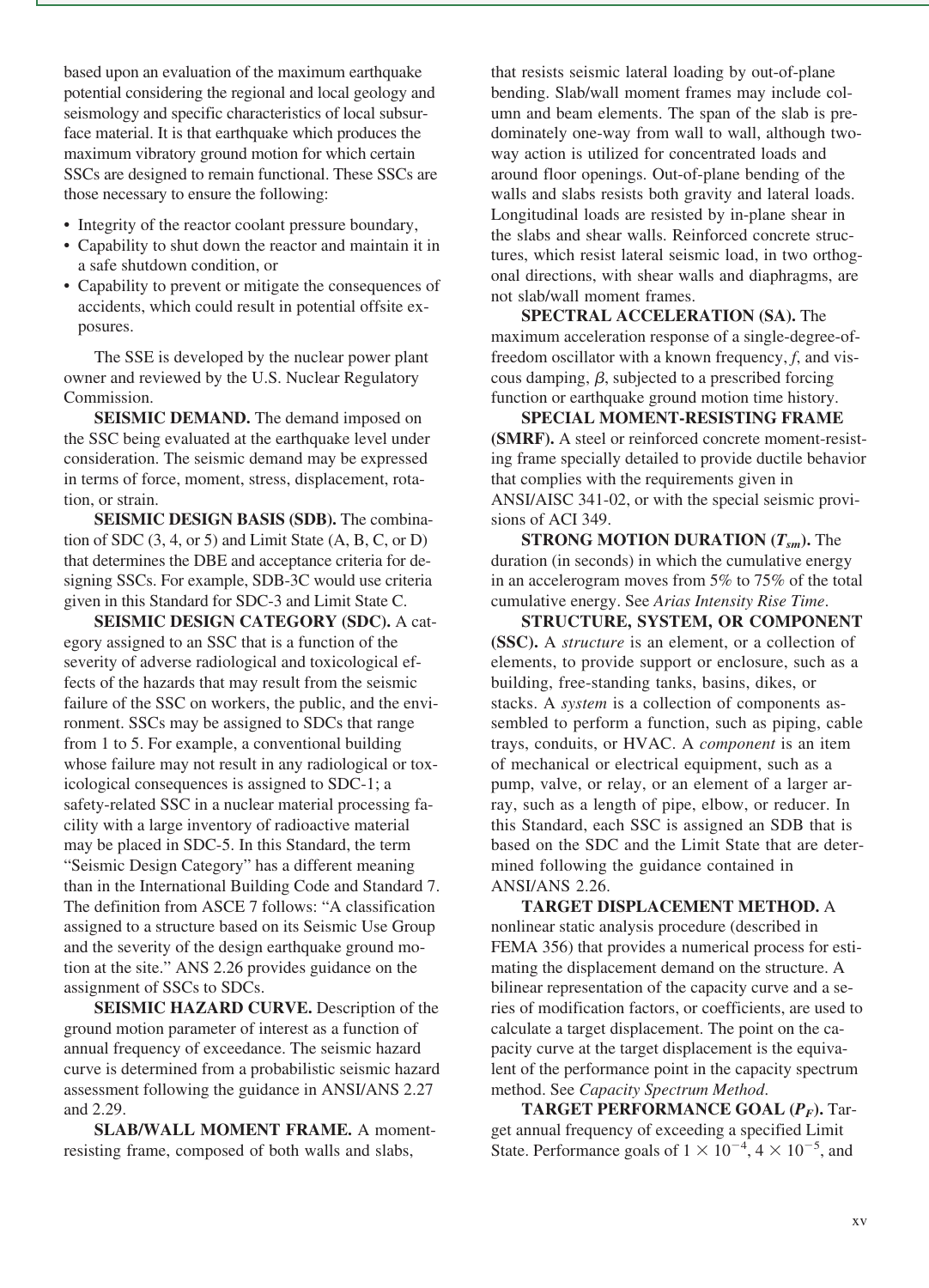$1 \times 10^{-5}$  are established in this Standard for SDC-3, SDC-4, and SDC-5, respectively. For example, the expected probability of exceeding a Limit State in SDC-3 in any given year is less than 1/10,000. The user may specify, with justification, a unique value for a specific application.

**UNIFORM HAZARD RESPONSE SPECTRA (UHRS).** Response spectra derived so that the annual probability of exceeding the spectral quantity (acceleration, displacement, etc.) is the same for any spectral

frequency. Determined in accordance with ANSI/ANS 2.27 and 2.29.

**ZERO PACKING.** The practice of lengthening the total duration of an earthquake accelerogram by adding values of zero acceleration to the beginning or the end of the record for the purpose of performing discrete Fourier analysis.

**ZERO PERIOD ACCELERATION (ZPA).** The maximum absolute value of the ground or in-structure acceleration time-history record.